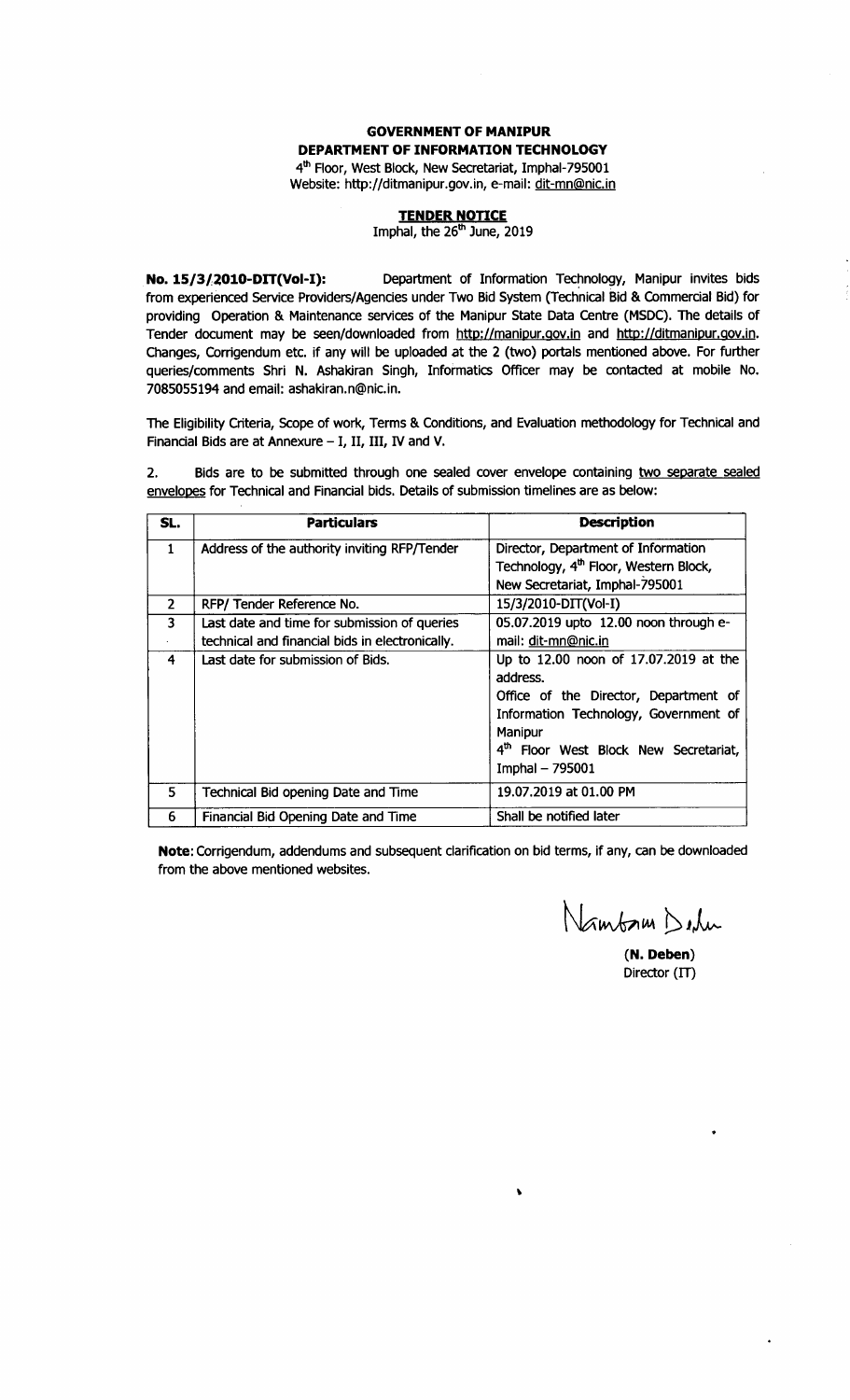# **Eligibility Criteria**

| SL.            | <b>Eligibility Criteria</b>                   | <b>Compliance</b> | <b>Supporting Documents to be</b>    |
|----------------|-----------------------------------------------|-------------------|--------------------------------------|
|                |                                               | Y/N               | submitted along with                 |
|                |                                               |                   | <b>Technical Bid</b>                 |
| $\mathbf{1}$   | The bidder must have office in Imphal.        |                   | Proof of Address or Consent Letter   |
|                |                                               |                   | in the letterhead with stamp.        |
| $\overline{2}$ | The<br>should<br>bidder<br>be a<br>company    |                   | Photo<br>of<br>Registration<br>copy  |
|                | registered under Companies Act                |                   | Certificate                          |
| $\overline{3}$ | The bidder should have an experience in       |                   | Photo copy of Certificate from       |
|                | providing IT service to Public Sector         |                   | Clients award and commencement       |
|                | Companies / Government Departments or         |                   | of business.                         |
|                | undertaking at-least for 3 years as on $31st$ |                   |                                      |
|                | Jan, 2019.                                    |                   |                                      |
| 4              | The bidder should have average annual         |                   | Self-certified copies of the audited |
|                | turnover of Rs. 1 (one) crore in one of the   |                   | balance sheet and profit & loss      |
|                | last three financial years i.e. 2015-16,      |                   | statement prepared by a Chartered    |
|                | 2016-17 and 2017-18.                          |                   | Accountant for the last 3 years      |
|                |                                               |                   | completed financial years with       |
|                |                                               |                   | adequate sections duly marked.       |
| 5              | bidder should have<br>The<br>been<br>never    |                   | Self-Certification/declaration       |
|                | blacklisted/barred/disqualified<br>by<br>any  |                   |                                      |
|                | Government Department or any PSU.             |                   |                                      |
| 6              | The vendor must have a valid<br><b>GST</b>    |                   | Copies of the GST Registration       |
|                | registration Certificate and Pan Number.      |                   | Certification, PAN to be enclosed    |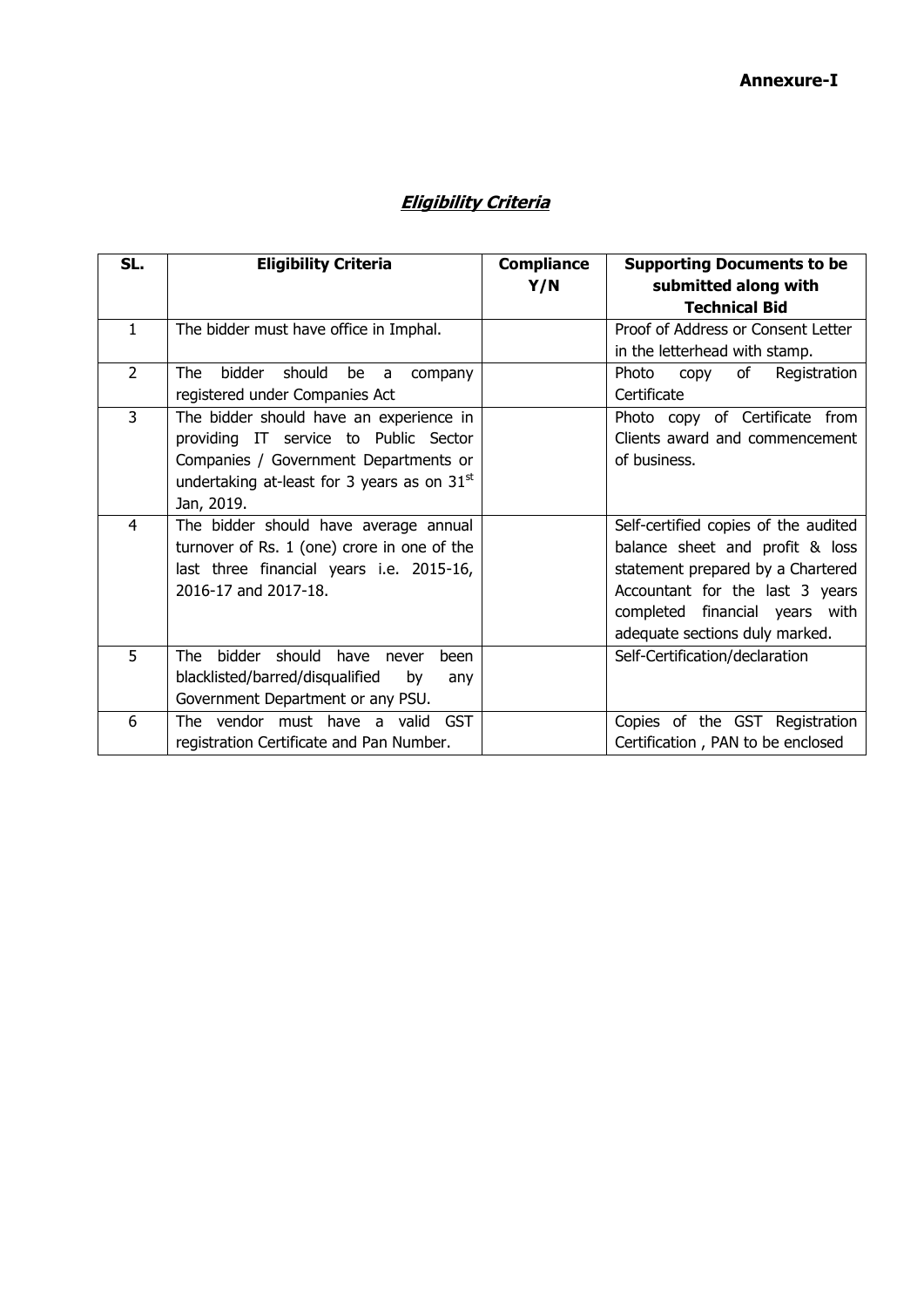#### **Scope of Work**

Department of Information Technology, Government of Manipur, invites bids from wellestablished reputed firms / agency to for providing Operation & Maintenance services for the MSDC on 24x7x365 basis.

Under the scope of Operation & Maintenance services, the selected bidder shall undertake monitoring, administration, management and maintenance of the entire Data Centre including the following scope of services:

- i. Operation and Maintenance of all the devices were installed in the Data centre as part of the physical infrastructure round the clock on 24x7x365 basis and ensure to provide cooling and uninterrupted power supply to IT equipment installed at Manipur SDC.
- ii. The operations shall be managed in 3 shifts, each of 8 hours duration (6am to 2pm, 2pm to 10pm, 10pm to 6am) and a general shift from 9 am to 5 pm.
- iii. The selected bidder shall deploy sufficient manpower and ensure that the persons deployed for Operation and maintenance should have the requisite knowledge/qualification/ experience required for carrying out the job contract, entrusted to him.
- iv. The selected bidder shall be responsible for the satisfactory and quality completion of the following jobs and services:
	- a. Day to day monitoring and upkeep of the Building Management System which includes monitoring of temperature, humidity, run time etc. parameters for Precision Air Conditioning System including monitoring of the temperature in different sections of the MSDC and Automatic switch-over of the different units. Comfort Air Conditioning System.
	- b. DG Set, Fuel Storage Tank etc. Electrical System UPS system including Monitoring of voltages, Battery health, etc.
	- c. Safety & Security systems such as:
		- i. Access Control System: Report on intruder alerts, check all Locks work as programmed and re-program when authorised.
		- ii. CCTV System Camera problems, backups, incidents, alerts from sensitive area, etc.
		- iii. Fire Alarm and Detection System: Monitoring of Detectors, Hooters, False Alarm and take proper action in case of an actual fire. Monitor Gas based suppression system and the refill / pressure of the stand-alone Fire extinguishers.
		- iv. Gas Based Fire Suppression System
		- v. Water Leak Detection System
		- vi. Aspirating Smoke Detection (VESDA System)
- v. The selected bidder shall carry out day to day operation such as system routine health check-up, continuous monitoring, cleaning preventive maintenance, repair and replacement of defective components which is installed in MSDC. The cost of repair and replacement shall be borne by the Bidder and the same will be reimbursed as per actual.
- vi. Under corrective maintenance, any defects in the Infrastructure shall be rectified, and all defective components necessary for normal operation are to be replaced with the respective OEM products/parts of equivalent or higher make/configurations. If the respective OEM products/parts are not available for any reason, the selected bidder shall replace the defective products/parts with similar or higher make/configurations by taking written consent of the DIT for the type of products/parts being replaced.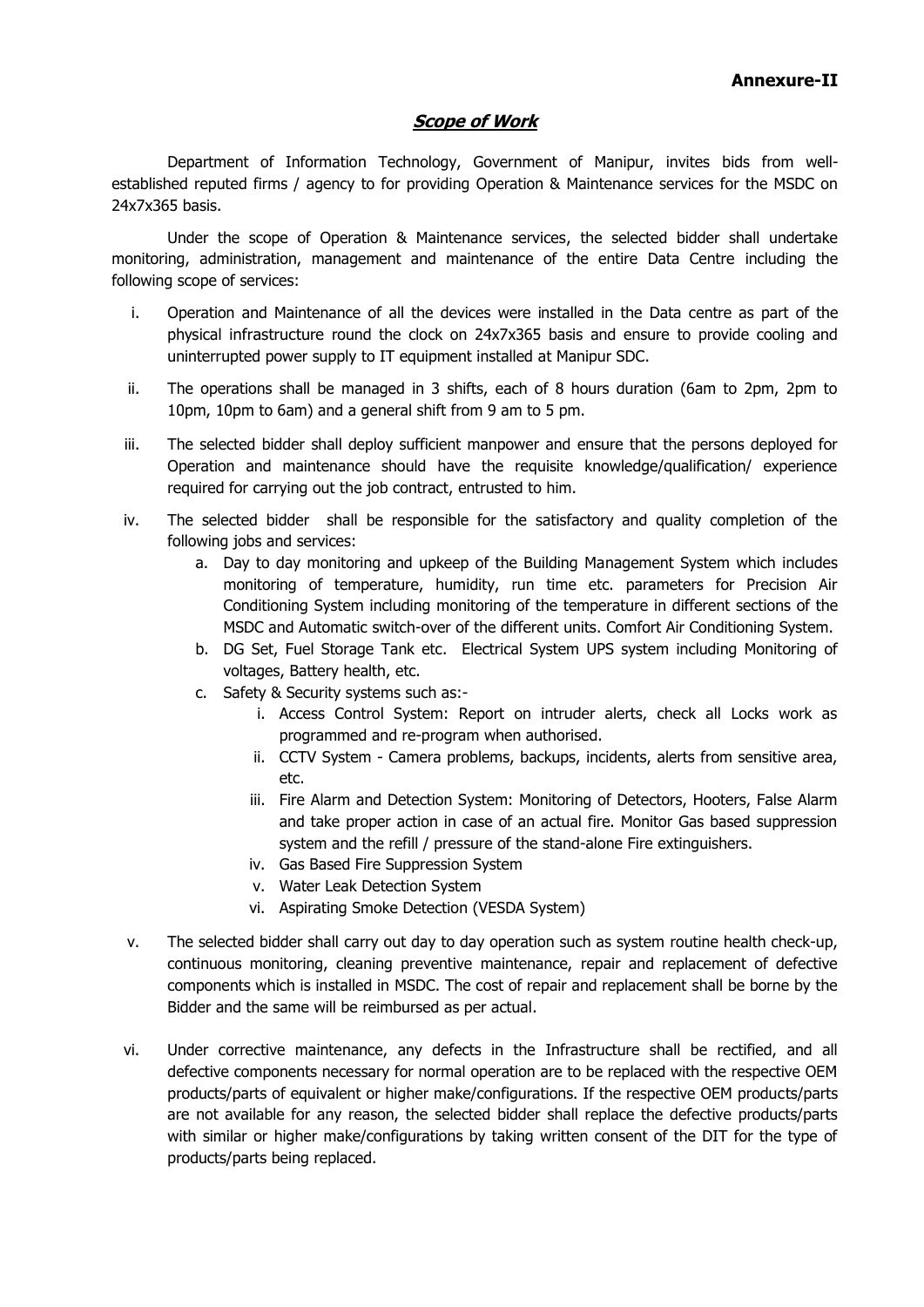- vii. Preventive Maintenance activity shall include updation of Service packs, physical cleaning & testing of equipment, carrying out system diagnostic tests & taking remedial action, point-topoint connectivity test etc. At least one preventive maintenance activity should be scheduled per quarter.
- viii. Normally the repair/replacement of defective products/parts shall be carried out at the premises of the MSDC only, and not at the repair centers. If the fault is of serious nature and requires the support of the repair centre, thereby necessitating shifting of the equipment, then the shifting/transportation, installation, re-installation, and loading of the packages shall be carried out with prior approval of Department of Information Technology (DIT).
- ix. Provide & Maintain necessary documents on daily, weekly, fortnightly and monthly basis, manage various system.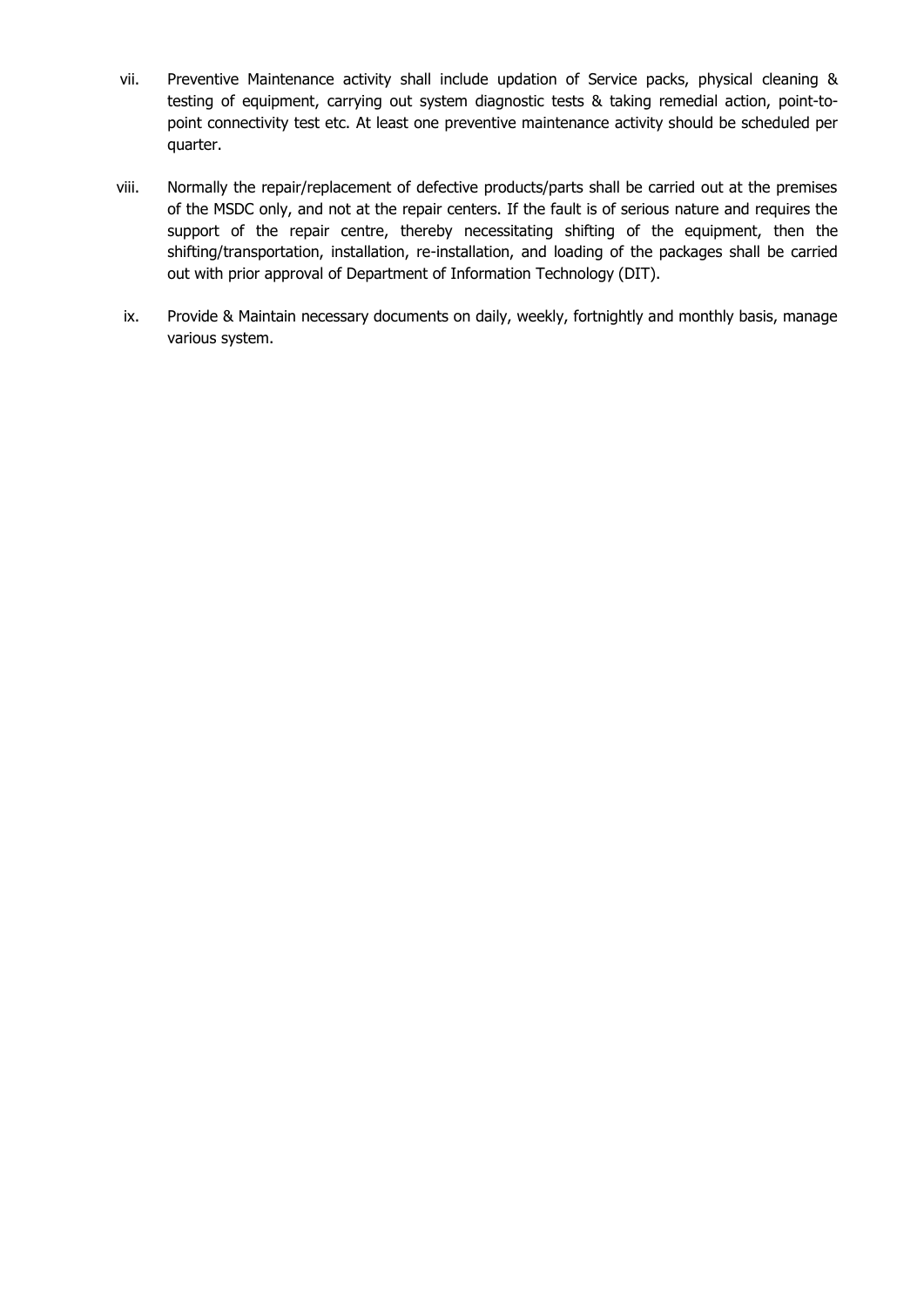- i. The selected bidder shall provide operation and maintenance services through their own personnel.
- ii. The selected bidder shall maintain the entire Non-IT infrastructure installed at the Manipur SDC in proper working condition throughout the contract period to provide consistent operation and maintenance service.
- iii. The selected bidder shall pay charges of consumable like Diesel, Electricity etc. and the same will be reimbursed back by DIT Manipur on actual on submission of bills in quarterly basis.
- i. The selected bidder shall cover both preventive as well as corrective maintenance of all active / passive items given in the scope of works.
- ii. Any activity, that requires stopping of services or shutdown of equipment's shall be carried out in consultation with the DIT after necessary intimation, and this activity shall be taken up only during the non-working hours or on holidays in order to reduce non-availability of services.
- iii. The selected bidder will be responsible for compliance of all the applicable laws and obligations arising out from the action of providing services.
- iv. The personnel deployed shall be under the direct control and supervision of the Successful bidder. However, they shall comply with the oral and written instructions given on day to day basis, by the officer(s) of DIT or their representative from time to time. They will be bound by office timings, duty, placement, locations, etc., as decided by the DIT which may include 24x7 Operations.
- v. If the successful bidder fails to provide satisfactory performance, DIT shall be at liberty to terminate the contract and withhold the Security Deposit/ BG or the balance payment of the Successful bidder, etc.
- vi. DIT reserves the right to abandon or terminate the contract at any time without assigning any reason and it can stipulate any additional term and condition at any time during the currency of the contract.
- vii. The successful bidder will not seek escalation in the rates quoted during the contract period.
- viii. The period of the contract will be one year from the date of signing the contract or till the completion of migration of all the application hosted at MSDC to Cloud whichever earlier. The same may be renewed for subsequent 12 months, subject to satisfactory service and acceptance by DIT without any price escalation.
- ix. DIT reserves the right to accept or reject any Tender/ all the tender(s) in full or in part, without assigning any reason whatsoever. DIT also reserves the right to call for additional information from the Bidder(s).
- x. The contact person of the successful bidder should be available on his own direct telephone (office as well as residence) and also on mobile phone on a 24x7x365 basis.
- xi. There should be no cutting/overwriting in the Quotations.
- xii. The successful bidder shall ensure deployment of suitable people with proper background after investigation/verification, collecting proofs of identity, previous work experience, proof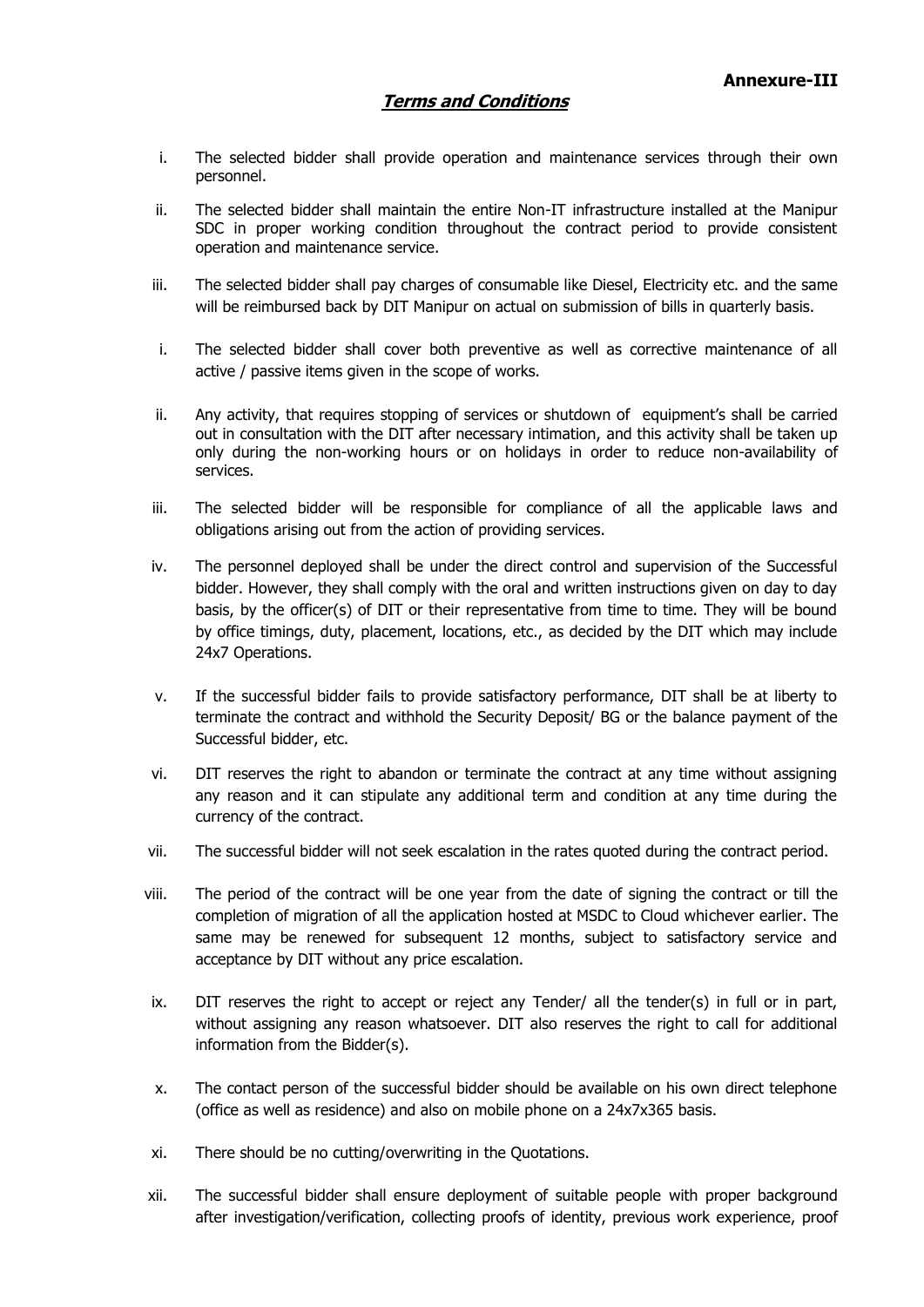of residence and recent photograph and withdraw such employees who are not found suitable by the office for any reason immediately on receipt of such a request.

- xiii. The working days should be 24x7x365 basis in shifts. However, depending upon the urgency of works, the personnel may be required to work (beyond the stipulated period) depending on demands or work.
- xiv. The successful bidder has to indemnify DIT of all labour laws. Any issue arising out of this will have to be handled by the successful bidder.
- xv. DIT at its sole discretion depending upon the workload may at any point of time extend or curtail the contract or make changes in the requirement of manpower giving 15 days' notice.
- xvi. Failure by the service provider to comply with any statutory requirements and terms of agreement during the period of contract shall result in termination of the contract and subsequent disqualification for participation in any future tender in DIT. The security deposit will also be forfeited.
- xvii. Performance Guarantee:
	- a) The Successful bidder has to submit Performance Bank Guarantee or Performance Security Deposit @ 10% of total order value within 15 days from the date of issue of Work order for the entire project duration. The PBG may be issued by any Nationalized Bank including the Public Sector Bank or Private Sector Bank authorized by RBI or Commercial Bank (operating in India having branch at Imphal).
	- b) The successful Bidder has to furnish a security deposit so as to guarantee his/her (Bidder) performance of the contract.
	- c) The Performance Security shall be payable to the DIT as compensation for any loss resulting from the Vendor's failure to complete its obligations under the Contract.
	- d) Performance Security will be discharged by DIT and returned to the Bidder on completion of the bidder's performance obligations under the contract after deductions, if any of component.
	- e) No interest shall be payable on the PBG amount. DIT may invoke the above bank guarantee for any kind of recoveries, in case the recoveries from the bidder exceed the amount payable to the bidder.
- xix. Payment will be made by DIT, Manipur on quarterly basis only against the raised invoice at the earliest.
- xx. DIT may extend the contract with the selected bidder on mutually agreed terms and conditions.
- xxi. Arbitration:

In the event of dispute and difference arising between Department of Information Technology and Agency, the same shall be discussed in the first instance between the representative of the Agency and DIT.

If the dispute is not settled amicably, the matter shall be raised by the aggrieved party to the authorised signatory of the other party within 21 days of arising of such disputes/issues. If the issue is not resolved within 30 days of receipt of the claim by the respondent party, the aggrieved party shall refer the claim for arbitration to the Administrative Secretary of DIT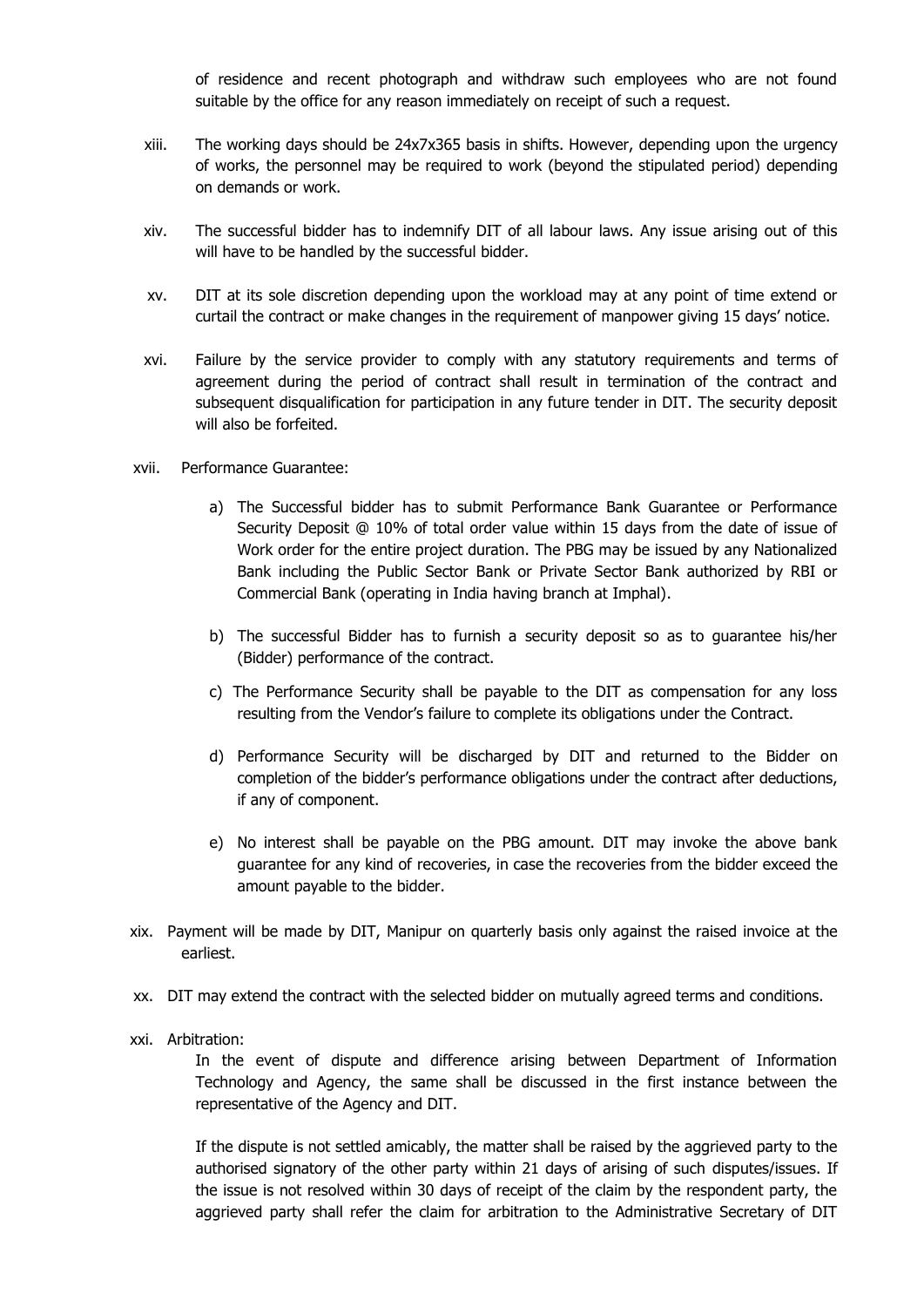within 10 days after the passage of this time. The Administrative Secretary, DIT would appoint the sole Arbitrator / a panel of Arbitrators for the dispute whose decision shall be final and binding on both the parties. Arbitration proceedings will be assumed to have commenced from the day a written and valid demand for arbitration is received by the Administrative Secretary, DIT. The place of arbitration will be Imphal. Wherever applicable, the provisions of the Arbitration and Conciliation Act, 1996 shall apply.

#### xxii. Force Majeure:

If the performance of any obligation of any of the parties is prevented or restricted or interfered with by reason of fire, explosion, strike, casualty, riots, sabotage, accident, lack or failure of transportation facilities, flood, war, civil commotion, terror attack, lightning, acts of God, any law, order or decree of any government or subdivision thereof or any other cause similar to those above enumerated, beyond the reasonable control of the party, the party so affected shall, upon the giving of prompt notice to the other parties, be excused from performance hereunder to the extent and for the duration of such prevention, restriction or interference.

#### xxiii. Governing Law:

This Agreement and the obligations of the parties hereto shall be interpreted, construed and enforced in accordance with the internal laws of India, without giving effect to the conflict of laws / principles thereof. Any legal dispute arising out of this contract will be settled at Imphal only.

#### xxiv. Indemnity:

The successful bidder shall keep the Customer fully indemnified against all actions, claims, proceedings, costs, damages and all legal costs or other expenses and losses incurred or suffered by the Customer arising directly or indirectly out of or in relation to:

any breach of any terms of this Agreement (including but not limited to any claim or action by a third party alleging infringement of any intellectual property rights of such third party); **or**

any claim by third party (including without limitation claims by any employee or agent of the successful bidder or the general public) for any damage, injury, loss or accident sustained in relation to the Service Provider's performance of the Contract.

#### **Selection Process**

The Financial Proposal shall be submitted as per Annexure V of the Tender Document. DIT has adopted a Two Stage Selection Process (collectively the "Selection Process") for evaluating the Proposals comprising of technical and financial bids to be submitted online. The Method of selection will be on Quality (70%) cum Cost (30%) based selection (QCBS) - 70:30. The technical quality of the proposal shall be given weightage of 70%. The financial proposal with the lowest cost may be given a score of 100 and the other proposals will be given financial score that are inversely proportionate to their prices. The financial proposal shall be allocated weightage of 30%. For working out the combined score, DIT will use the following formula:

#### **Example:**

**Technical Bids Evaluation Stage 1. Absolute Marks (Table A)**

| <b>Bidder details</b> | <b>Technical Marks obtained (Out of 100)</b> |
|-----------------------|----------------------------------------------|
| Bidder 1              |                                              |
| Bidder 2              |                                              |
| Bidder 3              | 80                                           |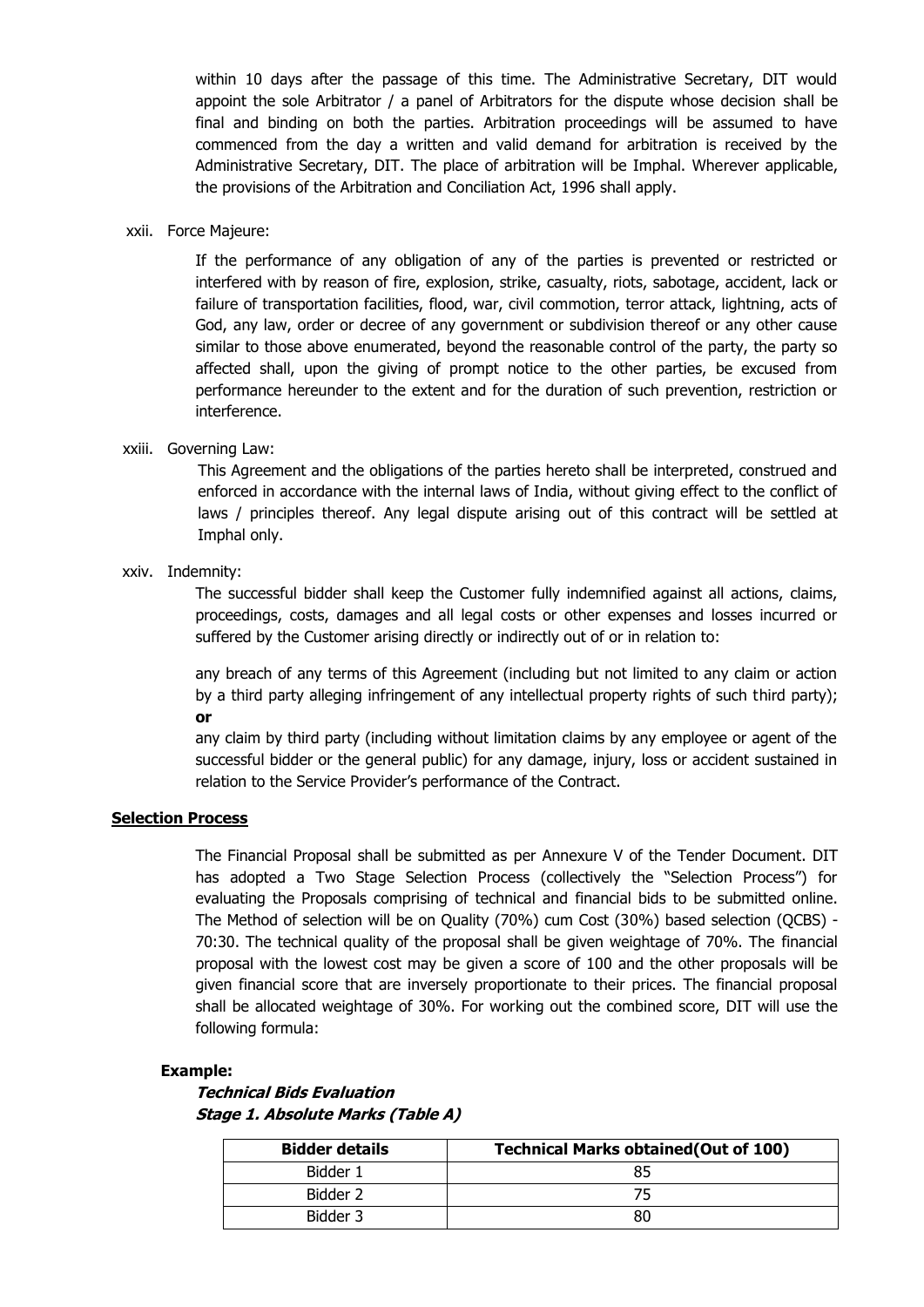#### **Stage 2. Normalization of Technical marks: (Table B)**

Normalised score = (Technical marks obtained by the bidder under consideration/Highest technical marks)\*70

| <b>Bidder Details</b> | <b>Normalised score</b> |
|-----------------------|-------------------------|
| Bidder 1              | $(85/85)*100 = 100$     |
| Bidder 2              | $(75/85)*100=88$        |
| Bidder 3              | $(80/85)*100=94$        |

#### **Financial Bid Evaluation:**

 The Financial bid amount shall be converted into financial score, while considering the financial quote given by each of the Bidders in the commercial bid as follows: Financial Score of a Bidder =  ${Lowest$  financial bid/Quote of bidder under consideration}\*100

#### **Example: (Table C)**

| <b>Bidder</b>  | <b>Financial quote</b> | <b>Calculation</b>          | <b>Financial</b> |
|----------------|------------------------|-----------------------------|------------------|
| <b>Details</b> |                        |                             | score            |
| Bidder 1       | 1,30,000               | ${1,00,000/1,30,000}$ * 100 | 77               |
| Bidder 2       | 1,20,000               | ${100,000/1,20,000}$ * 100  | 83               |
| Bidder 3       | 1,00,000               | ${100,000/1,00,000}$ *100   | 100              |

#### **Final Score Calculation through QCBS**

The final score will be calculated through Quality and Cost Selection method based with the following weightage:

Technical: 70% Financial: 30 %

#### **Combined Technical and Financial score = (0.70\*Technical score) + (0.30\* Financial Score)**

#### **Example: (Table D)**

| <b>Bidders</b> | <b>Technical Score</b><br>(0.7x)<br>(i)<br><b>Normalised</b><br><b>Technical</b><br>Score) | <b>Financial Score</b><br>$(ii)(0.3 \times Normalised)$<br><b>Financial score)</b> | <b>Final Score</b><br>$(iii = (i) + (ii))$ | <b>Rank of</b><br>the<br>bidder |
|----------------|--------------------------------------------------------------------------------------------|------------------------------------------------------------------------------------|--------------------------------------------|---------------------------------|
| Bidder 1       | 70                                                                                         | 23.10                                                                              | 93.10                                      | H <sub>2</sub>                  |
| Bidder 2       | 59.23                                                                                      | 24.90                                                                              | 80.13                                      | H <sub>3</sub>                  |
| Bidder 3       | 64.61                                                                                      | 30                                                                                 | 94.61                                      | H1                              |

The proposals will be ranked in terms of total scores of each bidder. The proposal with the highest total score (H-1) will be considered for award of contract and will be called for negotiations, if required.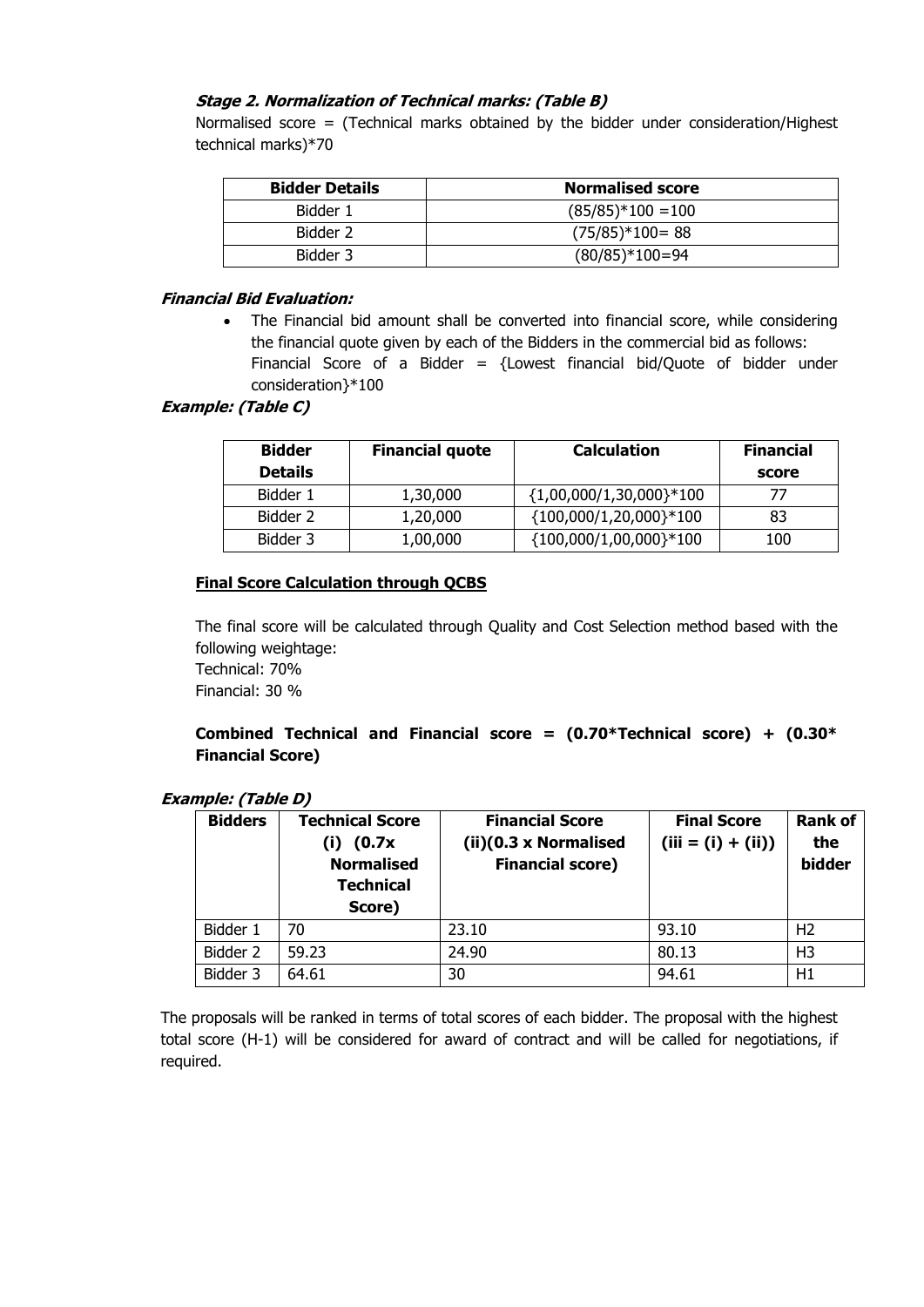## **Annexure - IV**

# **Technical Qualification Details**

| SI<br>No.      | <b>Details</b>                                                                                                                                                                                                                                                                                                                                                                                                                                                                    | <b>Maximum</b><br><b>Marks</b> | <b>Bidders response</b><br>enclose the proofs |
|----------------|-----------------------------------------------------------------------------------------------------------------------------------------------------------------------------------------------------------------------------------------------------------------------------------------------------------------------------------------------------------------------------------------------------------------------------------------------------------------------------------|--------------------------------|-----------------------------------------------|
| $\mathbf{1}$   | Average annual turnover of bidder one of the last 3<br>financial years (FY 2015-16, 2016-17, 2017-18)<br>From 50 Lakhs $-$ upto less than 1 crore<br>: 10 Mark<br>From 1 crore $-$ upto less than 2 crore<br>: 20 Marks                                                                                                                                                                                                                                                           | 20                             |                                               |
| $\overline{2}$ | of<br>Government<br>Department /Autonomous<br>No.<br>Organization/ Public Sector/Private Sector projects<br>involving outsourcing deploying of Technical Manpower.<br>(Based on Work order/LOI)<br>1 Project<br>: 10 Marks<br>2 - 4 Projects<br>: 20 Marks<br>More than 4 Projects : 30 Marks                                                                                                                                                                                     | 30                             |                                               |
| $\overline{3}$ | Client Satisfaction certificate (Based on no. of certificate)<br>: 05 Marks<br>1<br>$2 - 3$<br>$: 10$ Marks<br>More than 3 : 20 Marks<br>Note: only one certificate per project.                                                                                                                                                                                                                                                                                                  | 20                             |                                               |
| $\overline{4}$ | Presentation:<br>$\checkmark$ Understanding of requirement : 5 marks<br>$\checkmark$ On boarding process including resume of key<br>personal to be deployed, both supervisory and<br>technical: 5marks<br>Organisation chart<br>Proposed<br>including<br>$\checkmark$<br>responsibility escalation mechanism: 5 marks<br>Performance management process : 5 marks<br>$\checkmark$<br>Performance management process : 5 marks<br>$\checkmark$<br>Proposed Draft SOP: 5 marks<br>✓ | 30                             |                                               |
|                | <b>Total</b>                                                                                                                                                                                                                                                                                                                                                                                                                                                                      | 100                            |                                               |